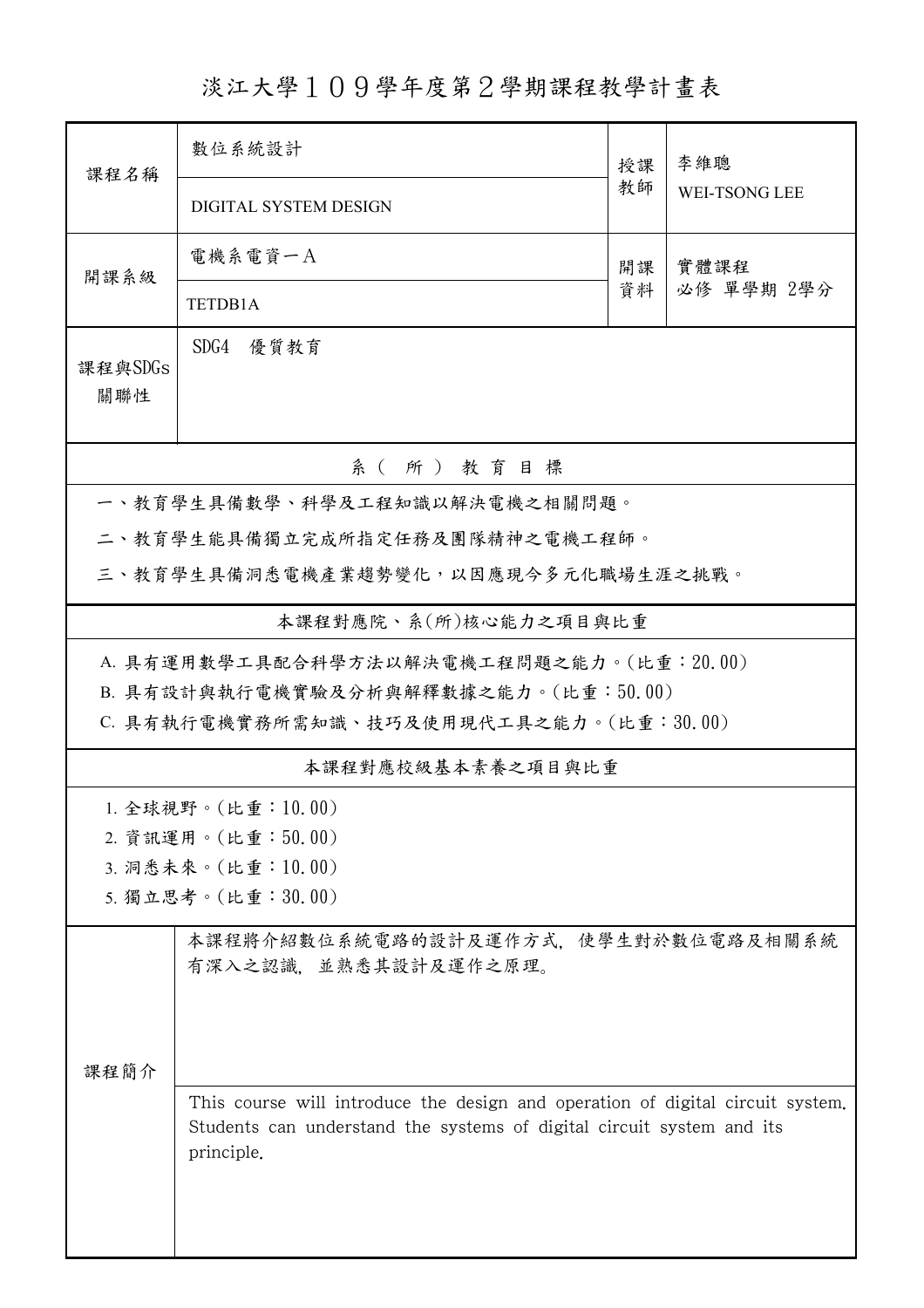## 本課程教學目標與認知、情意、技能目標之對應

將課程教學目標分別對應「認知(Cognitive)」、「情意(Affective)」與「技能(Psychomotor)」 的各目標類型。

一、認知(Cognitive):著重在該科目的事實、概念、程序、後設認知等各類知識之學習。

二、情意(Affective):著重在該科目的興趣、倫理、態度、信念、價值觀等之學習。

三、技能(Psychomotor):著重在該科目的肢體動作或技術操作之學習。

| 序<br>號         | 教學目標(中文)                                                             |                                          |                                          | 教學目標(英文)                                                                                                                                                                 |           |  |
|----------------|----------------------------------------------------------------------|------------------------------------------|------------------------------------------|--------------------------------------------------------------------------------------------------------------------------------------------------------------------------|-----------|--|
| $\mathbf{1}$   | 使學生認識數位電路原理                                                          |                                          |                                          | Students may know the basic concept of Digital<br>Circuit                                                                                                                |           |  |
| 2              | 使學生了解序向邏輯基本元件                                                        |                                          |                                          | Students can understand basic elements of Sequential<br>Logic                                                                                                            |           |  |
| 3              | 使學生能夠了解狀態機的運作原理                                                      |                                          |                                          | Students can understand operation of finite state<br>machine.                                                                                                            |           |  |
| 4              | 使學生具備設計數位電路的能力                                                       |                                          |                                          | Students can have digital circuit designing abilities.                                                                                                                   |           |  |
| $\varsigma$    | 本課程將介紹數位系統電路的設計<br>及運作方式,使學生對於數位電路<br>及相關系統有深入之認識, 並熟悉<br>其設計及運作之原理。 |                                          |                                          | This course will introduce the design and operation<br>of digital circuit system. Students can understand<br>the systems of digital circuit system and its<br>principle. |           |  |
|                |                                                                      |                                          |                                          | 教學目標之目標類型、核心能力、基本素養教學方法與評量方式                                                                                                                                             |           |  |
| 序號             | 目標類型                                                                 | 院、系 $(\text{m})$<br>核心能力                 | 校級<br>基本素養                               | 教學方法                                                                                                                                                                     | 評量方式      |  |
| 1              | 認知                                                                   | <b>ABC</b>                               | 1235                                     | 講述                                                                                                                                                                       | 紙筆測驗      |  |
| 2              | 認知                                                                   | AB                                       | 1235                                     | 講述                                                                                                                                                                       | 紙筆測驗      |  |
| $\overline{3}$ | 認知                                                                   | AB                                       | 1235                                     | 講述                                                                                                                                                                       | 紙筆測驗      |  |
| 4              | 認知                                                                   | AB                                       | 1235                                     | 講述                                                                                                                                                                       | 實作        |  |
| 5              | 認知                                                                   | <b>ABC</b>                               | 1235                                     | 講述                                                                                                                                                                       | 紙筆測驗、上課表現 |  |
|                |                                                                      |                                          |                                          | 授課進度表                                                                                                                                                                    |           |  |
|                | 四日期起訖                                                                |                                          |                                          | 内 容 (Subject/Topics)                                                                                                                                                     | 備註        |  |
| 1              | $110/02/22$ ~<br>110/02/28                                           | Introduction to Digital Circuit Design-1 |                                          |                                                                                                                                                                          |           |  |
| $\overline{2}$ | $110/03/01$ ~<br>110/03/07                                           |                                          | Introduction to Digital Circuit Design-2 |                                                                                                                                                                          |           |  |
| 3              | $110/03/08$ ~<br>110/03/14                                           |                                          | Latches and Flip-Flops-1                 |                                                                                                                                                                          |           |  |
| 4              | $110/03/15$ ~<br>110/03/21                                           |                                          | Latches and Flip-Flops-2                 |                                                                                                                                                                          |           |  |
| 5              | $110/03/22$ ~<br>110/03/28                                           | Latches and Flip-Flops-3                 |                                          |                                                                                                                                                                          |           |  |
| 6              | $110/03/29$ ~<br>110/04/04                                           |                                          | Registers and Counters-1                 |                                                                                                                                                                          |           |  |
|                |                                                                      |                                          |                                          |                                                                                                                                                                          |           |  |